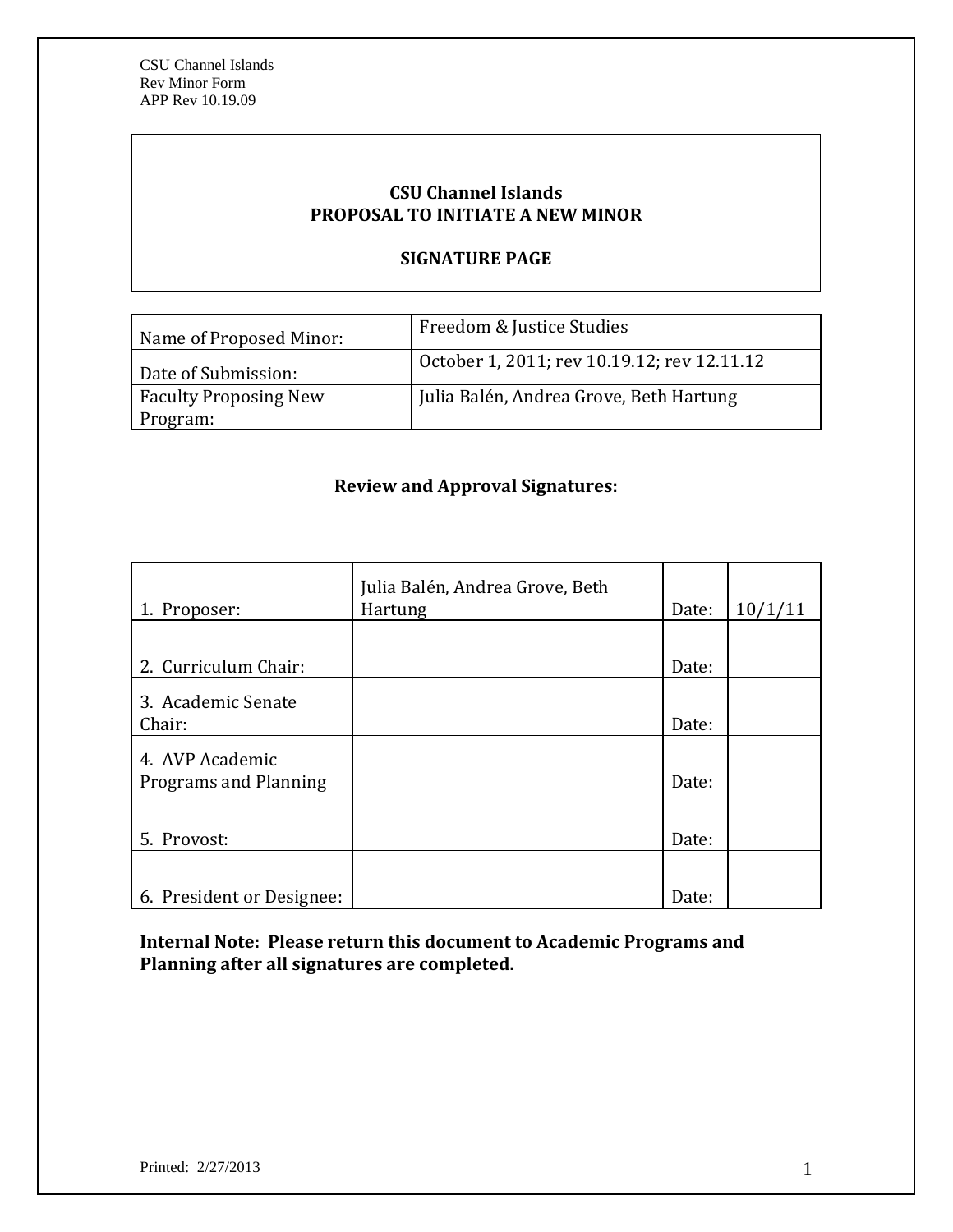## **CSU Channel Islands PROPOSAL TO INITIATE A NEW MINOR**

This form is to be used when the proposed new minor is in a field where no major exists, or where a current major does not have a minor field. (Typically, academic minors are developed as part of a new major proposal, in which case this *Proposal for a New Minor* does not have to be completed.)

Senate Resolution 2-01 requires that minor must have a minimum of 15 units, nine of which must be upper division.

- 1. Program Identification
	- a. Name of the Minor **Freedom & Justice Studies**
	- b. Academic Program Proposing the Minor Center for Multicultural Engagement
- 2. Program Description

a. Provide a description of the Minor and its Student Learning Outcomes. This minor represents an evolutionary shift in identity-based fields of study such as women's and the various ethnic studies programs that developed out of civil-rights movements. The minor (and the major on the Academic Master Plan for 2014) creatively integrates and extends the substantive knowledge and methodologies developed in these fields with a view to creating 21st century ways to address the foundations of social justice. Freedom and justice are values that not only fueled the development of identity-based fields but also are values fundamental to the U.S. and nations that envision a post-imperialist world. Nowhere are these important values programmatically explored in relationship to each other. This minor provides an innovative cross-cultural, interdisciplinary intellectual inquiry into the interrelationship of freedom and justice as these concepts have been understood across times and cultures. With a foundation in philosophical practices, the areas of major concern in the program include race, class, and gender inequities, ethnic conflict, human rights, and economic and environmental justice in the context of globalization. Students may choose to develop an emphasis in ethnic, gender, sexuality, class, social business, or environmental studies as well as others as the campus develops broader related programming.

# **Student Learning Outcomes**

In addition to the GE goals outlined in Revised SP 06-06 students graduating with a minor in Freedom & Justice Studies will be able to: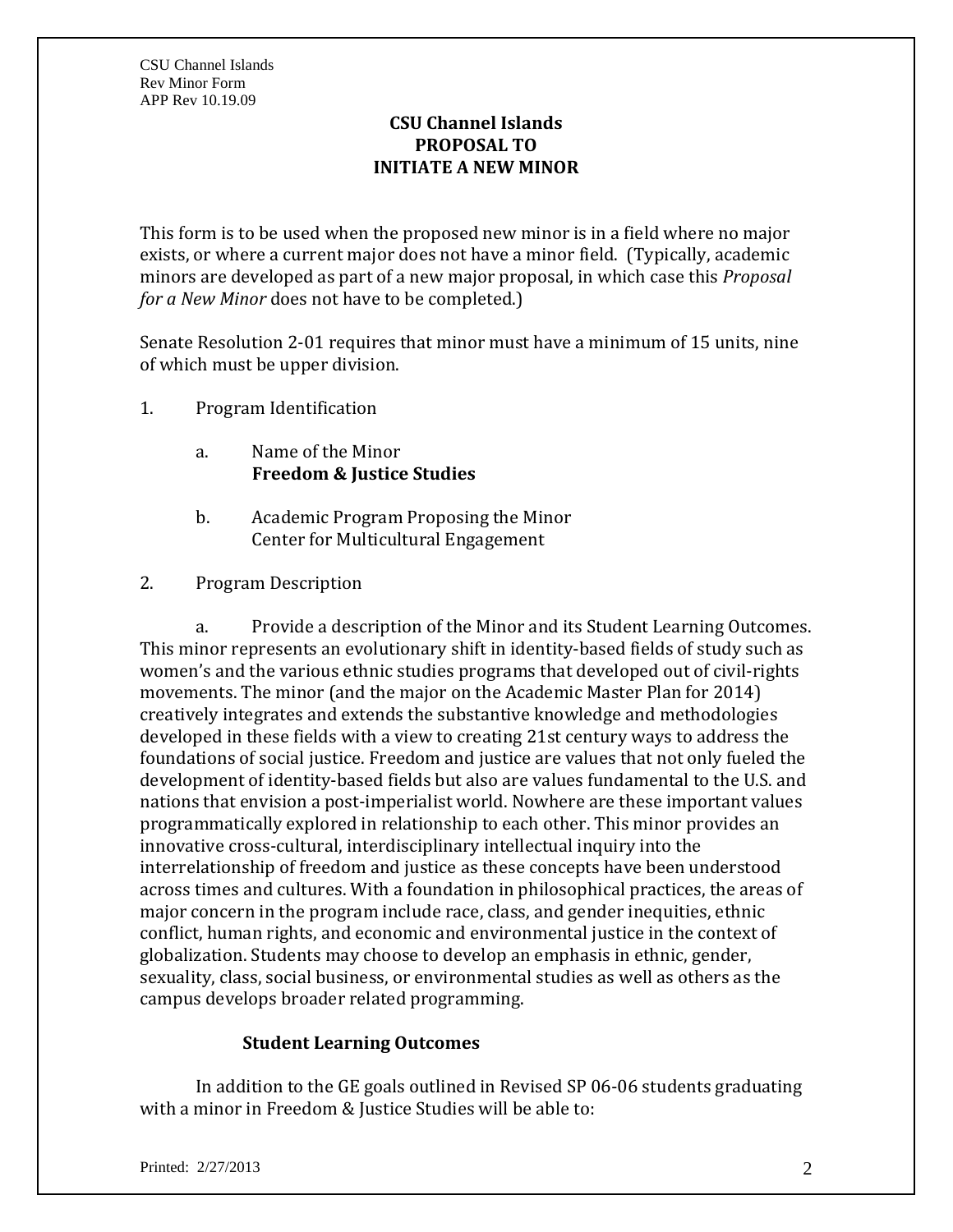- a. Articulate the relationship among freedom, social justice, ethics, and responsibility in personal, social, and political contexts;
- b. Demonstrate knowledge of and appreciation for diverse understandings of freedom and justice across different cultural contexts.
- c. Demonstrate knowledge of social movements for freedom and justice across times and cultures;
- d. Engage in integrative critical inquiry into personal, societal, or cultural beliefs and practices especially around issues of social differences or injustice;
- e. Apply this knowledge and integrative critical inquiry to develop and implement plans of action to create greater freedom and justice for all.
- b. How does the Minor support the University's Mission and Strategic Goals?

This minor integrates the Mission Pillars through the explicit use of multicultural and international perspectives understood across disciplines and enacted through civic engagement. The minor meets the university's strategic initiative for student access, retention, and success by offering a place for focused intellectual inquiry into issues such as race, class, gender, sexuality—issues that may be particularly important for underrepresented students.

c. Provide a catalog description of the Minor. Use the format in which it will appear in the catalog, including a program description, careers associated with the minor, and faculty names and titles.

# Description:

What is freedom? What is justice? How are they related? The foundational documents of many modern democracies are based upon a belief in these concepts. Revolutions from ancient times to the present have called for them. And yet, rarely do we ask what they mean in action. This minor explores and engages the foundational impulse for greater freedom and justice for all which lies at the heart of many fields including critical ethnic, feminist, gender, sexuality, and disability studies, to ask how we all matter in the work of putting into practice these shared human values.

### Careers

This minor will fruitfully complement a number of majors—especially those in which ethics play an important role--Biology, Business, Chemistry, Chicano/a Studies, Communication, Economics, English, History, Liberal Studies, Political Science, Physics, Psychology, Sociology—to better prepare students for professional careers in law, medicine, journalism, business, as well as careers in the public sector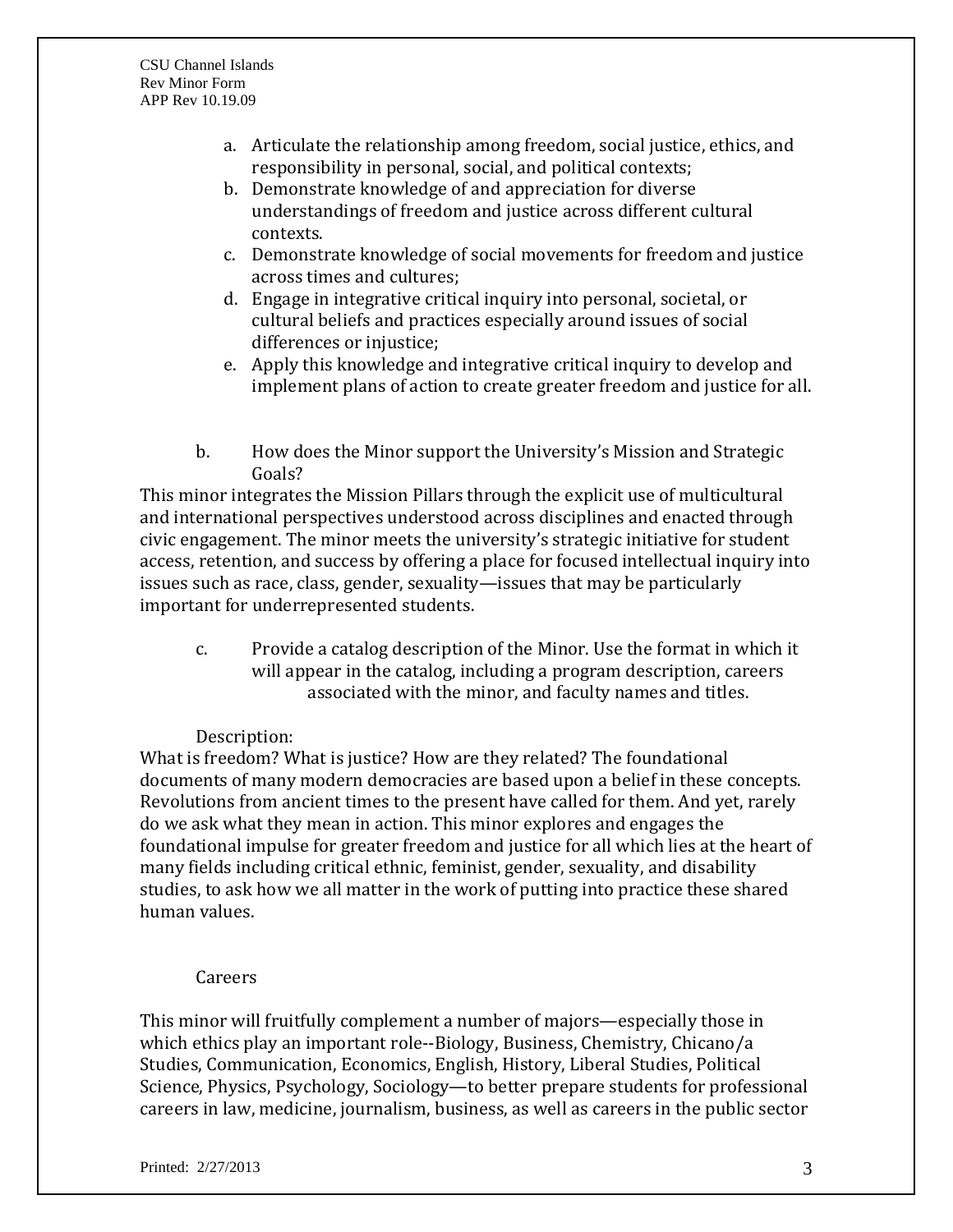CSU Channel Islands Rev Minor Form APP Rev 10.19.09 such as teaching, civil service, public service, and politics. Students at CI who would like to pursue any of these careers should consider obtaining a minor in Freedom and Justice Studies.

#### Faculty

| Core courses:         | Faculty who have taught elective courses: |
|-----------------------|-------------------------------------------|
| José Alamillo         | Sean Anderson                             |
| Julia Balén           | Tracylee Clark                            |
| Dennis Downey         | Irina Costache                            |
| Marie Francois        | <b>Scott Frisch</b>                       |
| Andrea Grove          | Sean Kelly                                |
| <b>Steve Stratton</b> | <b>Beth Hartung</b>                       |
| Kaia Tollefson        | Daniel Lee                                |
|                       | Brad Monsma,                              |
|                       | <b>Andrew Morris</b>                      |
|                       | Paul Rivera                               |
|                       | Don Rodriguez                             |
|                       | <b>Billy Wagner</b>                       |

### 3. Curriculum

a. Lower and Upper Division Course Requirements (including pre- and co-requisites.) Identify required elective courses. Identify currently available course in the catalog, and separately identify newly developed courses.

### **Lower Division Requirements (3 units)**

### **FJS/PHIL 210 Ethics for a Free World (newly proposed course) 3**

[NOTE: Introductory courses in identity and civil rights-based studies (ie.: religious, ethnic, women's, gender, sexuality, and disability studies) from local colleges can be used to satisfy this requirement.]

### **Upper Division Requirements (15 units)**

**All students complete the following (6 units): FJS 340 Thinking Freedom & Justice (newly proposed UDIGE course) 3 FJS 498 Enacting Freedom & Justice (newly proposed course) 3**

### **Electives (9 units)**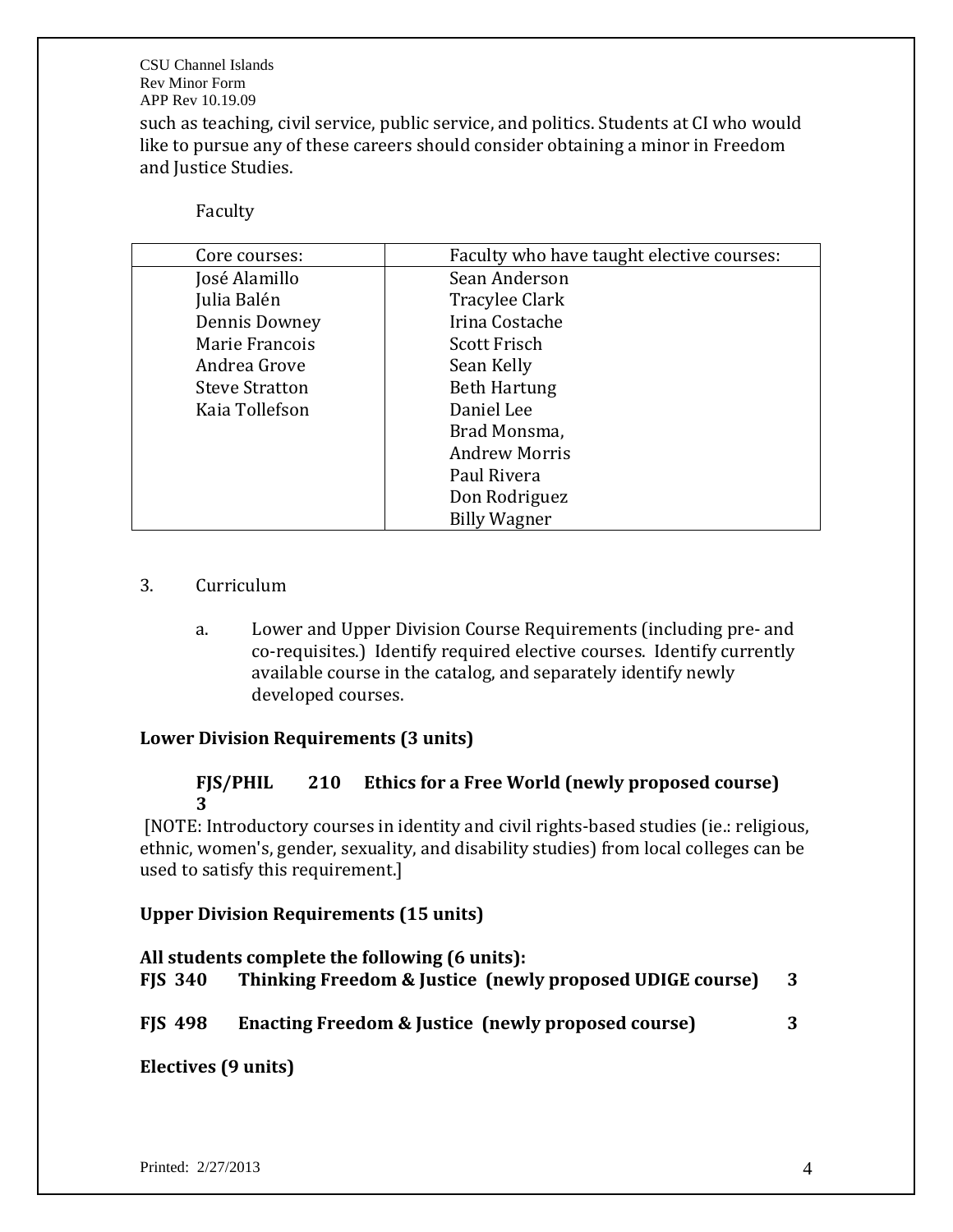CSU Channel Islands Rev Minor Form APP Rev 10.19.09

### **At least one of the following philosophy/theory-based courses:**

| 338 | <b>Science and Conscience</b>                   |   |
|-----|-------------------------------------------------|---|
| 360 | <b>Literary Theory</b>                          | 3 |
| 413 | <b>World Religions and Classical Philosophy</b> | 3 |
| 301 | <b>Political Theory</b>                         | 3 |
| 420 | <b>Sociological Theory</b>                      | 3 |
| 421 | <b>Contemporary Sociological Theory</b>         | 3 |
|     |                                                 |   |

### **Two from the following, neither of which may come from the student's major:** Issues-oriented Upper-Division Coursework:

These may include interdisciplinary topics courses focusing in on areas of gender, race, ethnicity, class, environment, sexuality, religion, economics or disciplinary courses as appropriate to student emphasis. Current courses that might be used to fulfill these requirements include:

| African-American:                     | Multi-cultural issues:                        |
|---------------------------------------|-----------------------------------------------|
| ART/ENGL/MUS 432 Arts of the          | ART 332 Multicultural Art Movements (3)       |
| Harlem Renaissance (3)                | ART/ENGL/HIST 335 American Ethnic             |
| ENGL 451 African/African American     | Images in Novels, Film and Art (3)            |
| Literature                            | ART/MUS 336 Art and Music: Dissonance,        |
| HIST 351 History of African           | Diversity, and Continuity (3)                 |
| Americans                             | <b>ENGL 449 Perspectives on Multicultural</b> |
| HIST 442 African Diaspora             | Literature (3)                                |
|                                       | ENGL 333 Multicultural Drama in               |
| Asian-American:                       | Performance/Production (3)                    |
| PSY 344 Psychology and Traditional    | <b>GLST 435</b><br>Global Cities (3)          |
| Asian Thought (3)                     | HIST 415 Society and Radicalism               |
| PSY/HIST 436 Psychology and           | POLS 306 Politics of Race and Ethnicity       |
| History of Asian Warrior Cultures (3) | POLS 334 Peace Studies                        |
| ENGL 452 Asian/Asian American         | POLS 402 Civil Rights and Civil Liberties     |
| Literature (3)                        | SOC 360 Race & Ethnicity (3)                  |
|                                       | SOC 410 Sociology of Gender & Sexuality       |
| Chicano/a:                            |                                               |
| ART/HIST 333 History of Southern      | Social Class:                                 |
| California Chicana/o Art              | <b>ENGL 340 Business and Economics in</b>     |
| HIST 350 Chicano/a History and        | American Literature (3)                       |
| Culture (3)                           | ECON/ENGL/HIST/POLS/SOC 331                   |
| HIST 402 Southern California History  | Narratives of the Working Class               |
| and Culture (3)                       | SOC 350 Social Stratification: Theories of    |
| HIST 421 Revolutionary Mexico,        | Social Class (3)                              |
| 1876-1930 (3)                         |                                               |
| EDUC 451 The Chicano/Mexicano         | Environment:                                  |
| Child & Adolescent (4)                | BIOL 335* The Biosphere (3)                   |
| ENGL/HIST 334 Narratives of           | BIOL 433* Ecology and the Environment,        |
| Southern California (3)               | ECON 362 Environmental Economics (3)          |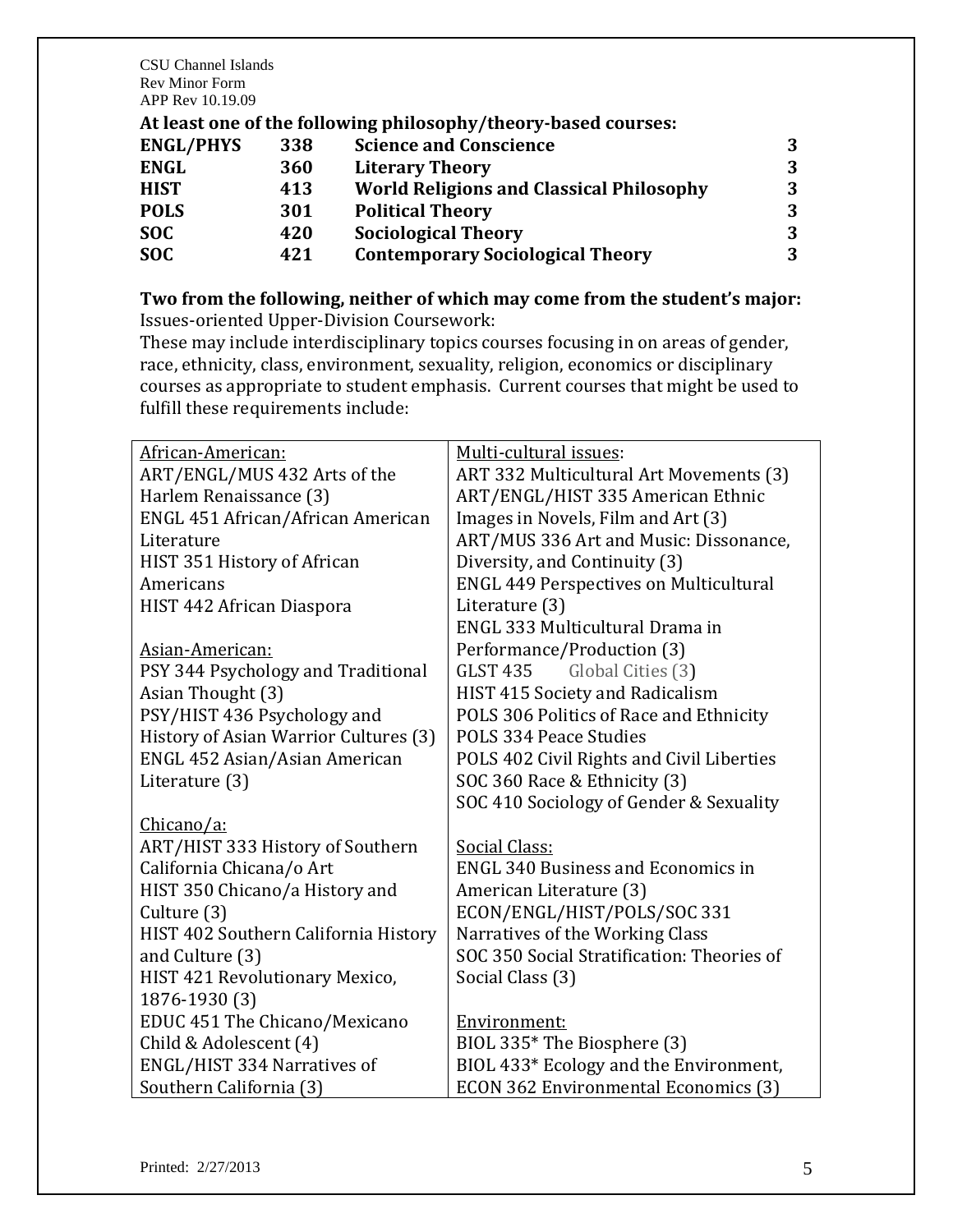| CSU Channel Islands                       |                                              |
|-------------------------------------------|----------------------------------------------|
| <b>Rev Minor Form</b><br>APP Rev 10.19.09 |                                              |
| ENGL 453 Hispanic/Hispanic                | ECON 464 Natural Resource Economics (3)      |
| American Literature (3)                   | ENGL/ESRM 337 Literature of the              |
| ENGL/SPAN 455 Bilingual Literary          | Environment (3)                              |
| Studies/Estudios literarios bilingües     | <b>ESRM 329 Environmental Law and Policy</b> |
| (3)                                       | ESRM/POLS 340 Politics and the               |
|                                           | Environment                                  |
| Native American:                          | ESRM/HIST 342 Environmental History          |
| <b>ENGL 378 Contemporary Native</b>       | <b>ESRM/SOC 440 Population Studies</b>       |
| American Authors (3)                      | <b>ESRM 483 Global Environmental Issues</b>  |
| <b>ENGL 450 Native American</b>           | HIST 410 Global Perspectives on the History  |
| Literature (3)                            | of Science                                   |
| <b>ANTH 323 Native Americans of</b>       |                                              |
| California to the 1850s (3)               |                                              |
|                                           | Women/Gender/Sexuality:                      |
| <b>Cultural Theory:</b>                   | HIST 414 Women & Gender in History           |
| <b>ENGL 360 Literary Theory</b>           | ART 433 Women in the Arts (3)                |
| ENGL/PHYS 338 Science and                 | ENGL/GEND 433                                |
| Conscience 3                              | Gay/Lesbian/Bisexual/Transgender Studies     |
| HIST 413 World Religions and              | (3)                                          |
| <b>Classical Philosophy</b>               | <b>ENGL 456 Women's Fiction</b>              |
| POLS 301 Political Theory                 | POLS 305 Gender and Politics                 |
| SOC 420 Sociological Theory               | SOC 309 GLBTQ Issues (rotating topics) (1    |
| SOC 421 Contemporary Sociological         | unit, repeatable to 3)                       |
| Theory                                    |                                              |

- b. Total number of units in the Minor (including pre- and co-requisites). **18**
- 4. Academic Structure and Enrollment
	- a. Identify the program area and persons responsible for program management and oversight.

Political Science, Scott Frisch

b. Estimate of number of students enrolling in the minor, in the initial year and after three (3) and five (5) years.

|                         | Number of Students in the Minor |
|-------------------------|---------------------------------|
| <b>Initiation Year:</b> | 4                               |
| Third Year:             |                                 |
| <b>Fifth Year:</b>      | 24                              |

5. Faculty and Staff Resources